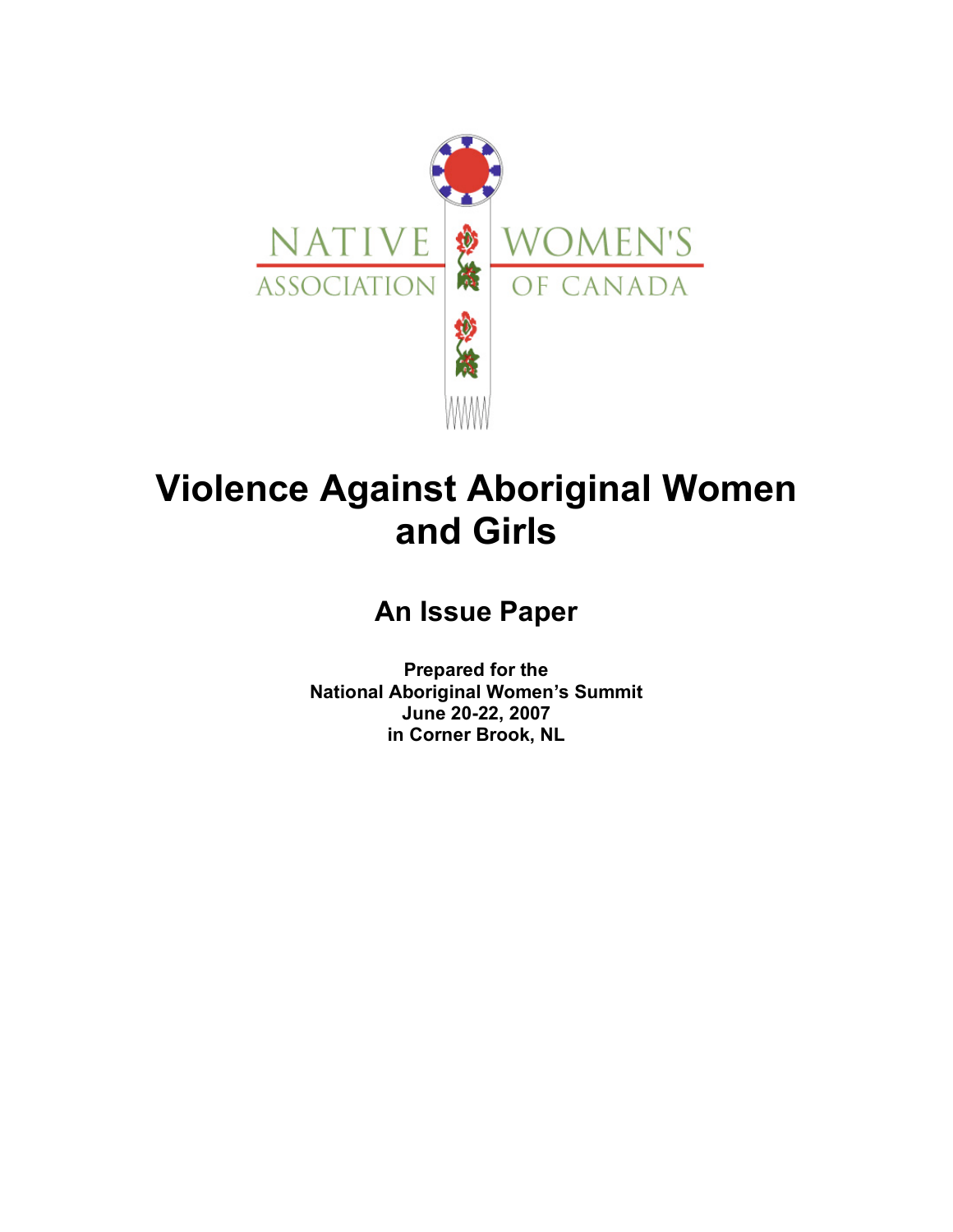### **Introduction**

The intent of this document is to:

- 1. Bring to light the devastating impacts of violence against Aboriginal (First Nations, Inuit and Métis) women and girls, particularly systemic violence resulting from factors deeply rooted in colonization.
- 2. Examine current policies, strategies and action plans addressing violence against Aboriginal women and girls.
- 3. Provide recommendations on future work needed to end violence against Aboriginal women and girls.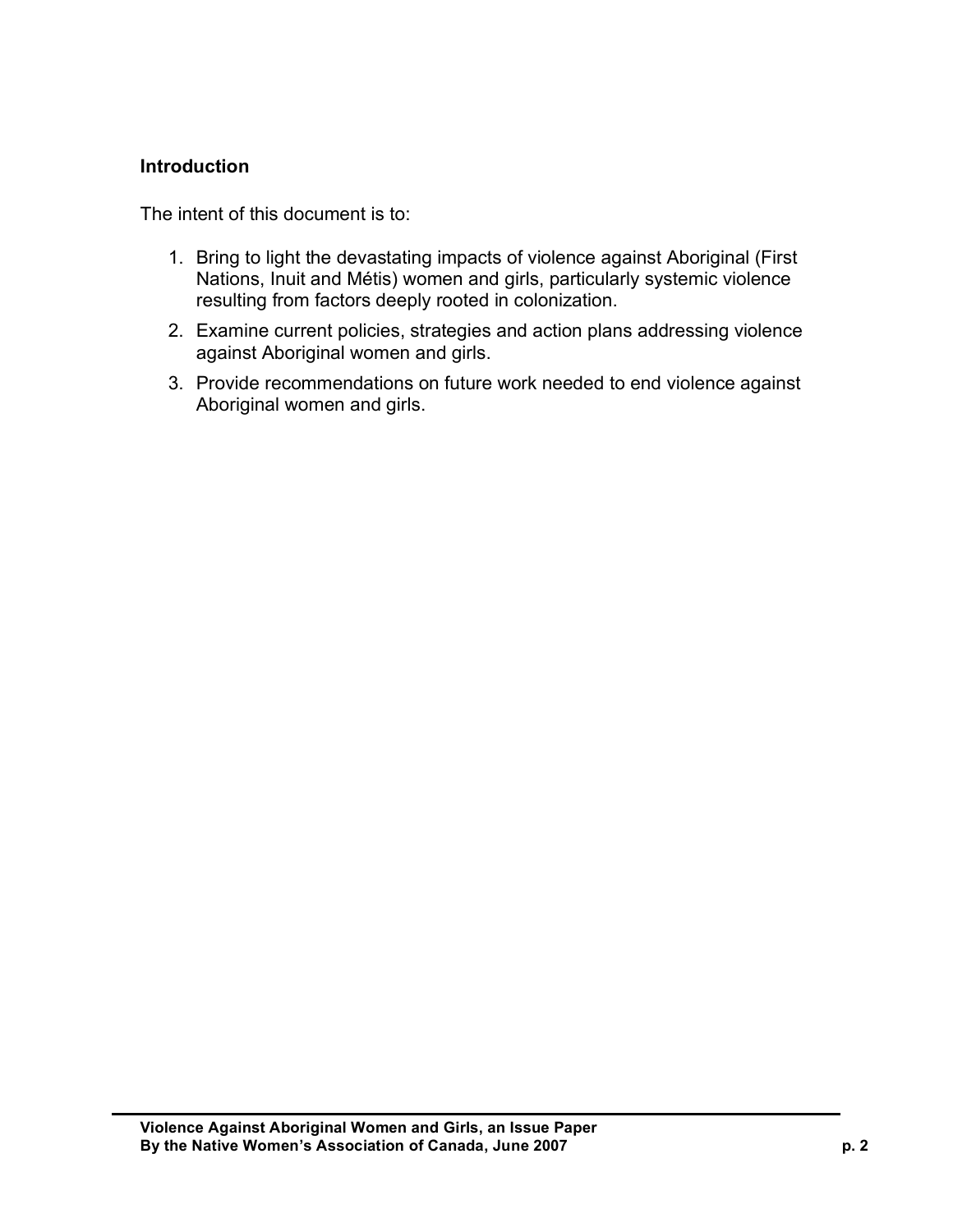# **Impacts of Violence Against Aboriginal Women and Girls**

#### *Colonization*

Systemic violence against Aboriginal women (VAAW) and girls, their communities and their nations is grounded in colonialism and the lack of recognition of the collective human rights of Indigenous Peoples as noted by the International Indigenous Women's Forum recent report on violence against women:

"For Indigenous women, the systematic violation of their collective rights as Indigenous People is the single greatest risk factor for gender based violence – including violence perpetrated within their communities." 1

From an Aboriginal perspective, colonization in Canada created cultural, social, economical and political dislocation. Western worldviews and Aboriginal worldviews were polar opposites of each other. In the Aboriginal worldview, women held unique roles and responsibilities to their nations and to the Creator. These roles and responsibilities varied over the diverse nations but there was a common thread throughout - women were respected, valued, honoured and viewed as sacred human beings.

Aboriginal women's roles and responsibilities were defined as *central* to maintaining the Fire - in essence as keepers of their culture and knowledge systems they were responsible for transmitting values and beliefs to their families. They held influential positions of authority and were actively involved in various forms of governing, socially, economically, and politically including having substantial authority over land and property. (RCAP: 18: v.4)

European colonizers viewed women very differently. European women were subordinate objects deemed to be property of the men. They were suppressed and oppressed. The attitudes and treatment white men used to subjugate white

<sup>1</sup> FIMI, *Mairin Iwanka Raya: Indigenous Women Stand Against Violence: <sup>A</sup> Companion Report to the United Nations Secretary-General's Study on Violence Against Women*. (International Indigenous Women's Forum: New York, 2006) at 15. See also at 15: "Dr. Myrna Cunningham, an internationally recognized Indigenous leader who is an advisor to FIMI, explains collective rights and their importance to Indigenous women:

<sup>&#</sup>x27;For Indigenous Peoples and Indigenous women, exercising our rights – both as Indigenous Peoples and as women – depends on securing legal recognition of our collective ancestral territories. Our territories are the basis of our identities, our cultures, our economies, and our traditions. Indigenous rights include the right to full recognition as Peoples with or own worldview and traditions, our own territories, and our own modes of organization within nation-states; the right to self-determination through our own systems of autonomy or self-government based on a communal property framework; and the right to control, develop, and utilize our own natural resources. Indigenous Peoples are entitled to these rights in addition to the rights guaranteed to all individuals by the full body of internationally agreed-upon human rights laws and standards.'"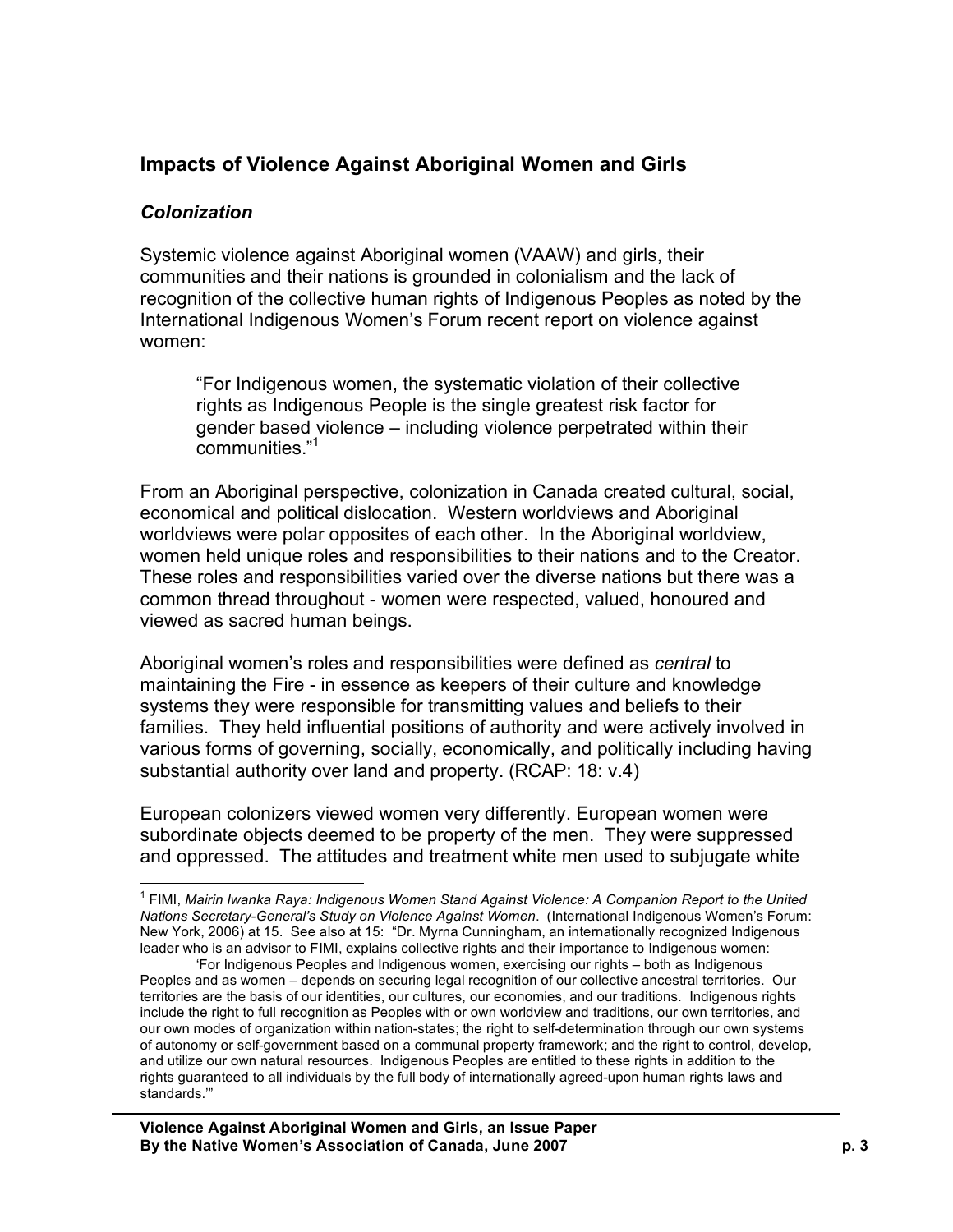women were shifted to Aboriginal women displacing and dispossessing them from their positions of power and influence. (Fiske & George, 2006).

The *Indian Act* (1867) was shaped by Western colonial thinking and implemented with one goal in mind: to assimilate First Nations people in order to free up lands and resources and allow the Crown to avoid its fiduciary responsibilities. The *Indian Act* negatively impacted First Nations women and girls more than any other group; however the negative effects of colonial attitudes equally impact Inuit and Métis women. All Aboriginal women experience extreme marginalization and suffer from inequalities related to their social, economic, cultural, political and civil rights. These inequalities breed violence, such as postcolonial structural inequalities, family violence, racialized and sexualized violence, and gender violence. They also lead to poverty, lack of access to adequate housing, including the lack of access to matrimonial property rights, lack of access to justice, low education and employment rates, low health status and little or no political participation.

Long-term subjugation in Native communities exacerbated these conditions, doubling the suffering for women. Colonization has manifested into our own peoples' way of thinking and behaving. This is demonstrated by the current high rates of violence, for example, facing Aboriginal women both within and outside their communities. Men bear a special guilt, adding to Aboriginal women's oppression by inflicting pain on their wives, daughters, mothers, and sisters. (Taiaiake: 35:1999)

### *Gendered Racism and other Forms of Discrimination Facing Aboriginal Women*

There are other conditions that perpetuate systemic violence against Aboriginal women and girls, such as stereotyping born from discrimination. A quote by Emma LaRoque (1994), a Métis professor of Native Studies clearly illustrates one of these conditions:

*"The portrayal of the squaw is one of the most degraded, most despised and most dehumanized anywhere in the world. The "squaw" is the female counterpart to the Indian male "savage" and as such she has no human face, she is lustful, immoral, unfeeling and dirty. Such a grotesque dehumanization has rendered all Native women and girls vulnerable to gross physical, psychological and sexual violence… I believe that there is a direct relationship between these horrible racist/sexist stereotypes and violence against women and girls, I believe, for example, that Helen Betty Osbourne was murdered in 1972 by four young men from The Pas because these youths grew up with twisted notions of "Indian girls" as "squaws"…Osbourne's attempts to fight off these men's sexual advances challenged their racist expectations that an "Indian*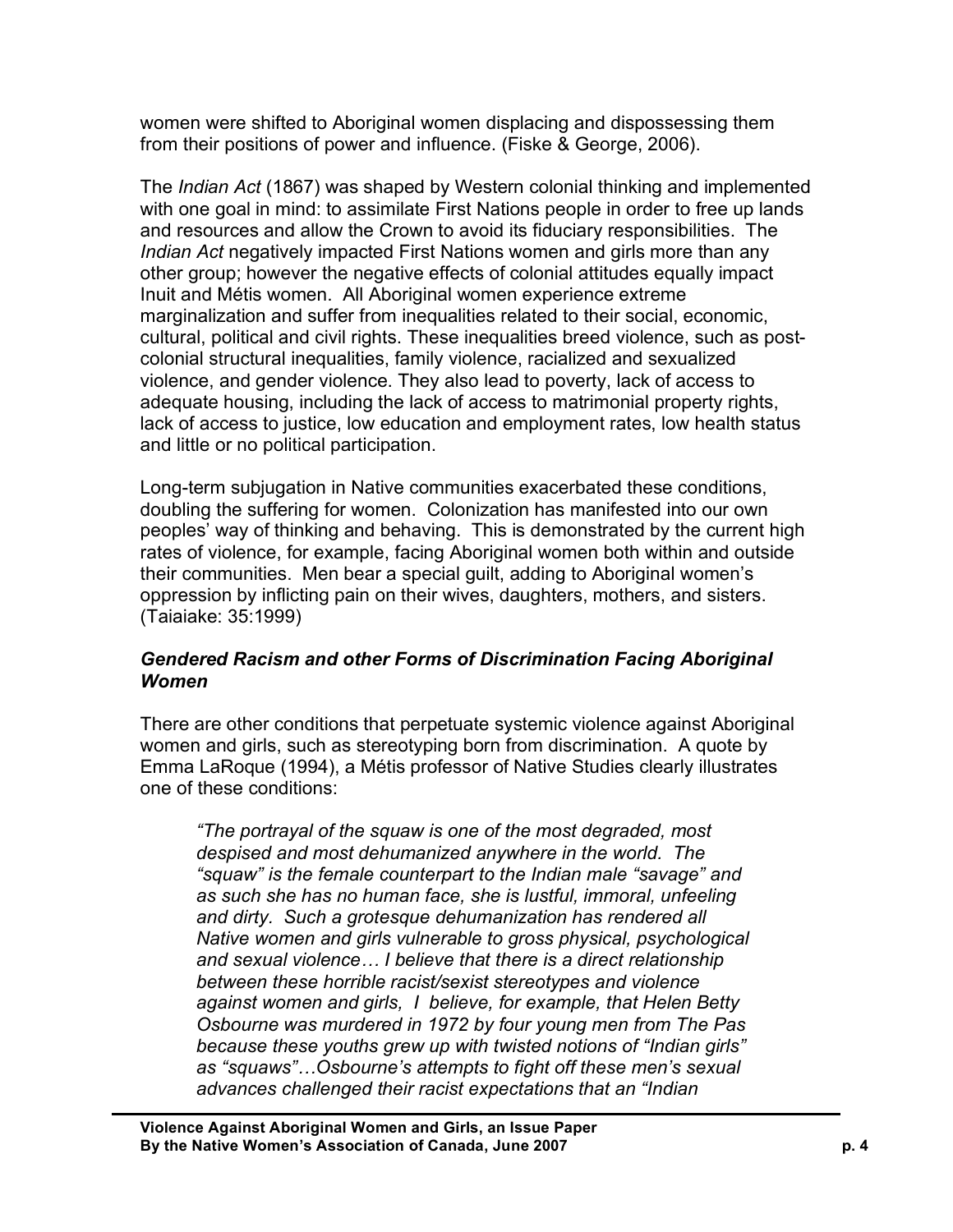*squaw" should show subservience, causing the whites to go into a rage and proceed to brutalize the victim."*

This is a shameful demonstration of Canada's failure to protect the basic human rights of Aboriginal women and girls. Numerous factors have pushed First Nations, Inuit and Métis women into extremely dangerous situations. These include government policies that have forced Aboriginal women to move away from their communities, leaving them to face heightened dangers because of their socio-economic marginalization and the racialized, sexualized racism facing them, as well as inadequate protection from the criminal justice system. (Stolen Sisters Report, Sisters in Spirit, Maze of Injustice) The negative effects arising from these matters are far reaching, literally affecting every aspect of Aboriginal women's lives.

## *Statistics on Violence against Aboriginal Women and Girls*

- Amnesty International (2004) reports that Aboriginal women aged 25-44 are five times more likely than other Canadian women of the same age to die of violence.
- More than 500 Aboriginal women and girls have gone missing or been murdered over the last 30 years. Systemic racist and discriminatory factors on the part of Canada play a role in violence against Aboriginal women and girls. (NWAC)
- In 2003 Aboriginal people were three times more likely to be victims of spousal violence than were those who are non-Aboriginal. In addition, 54% of Aboriginal women reported experiencing severe and potentially life threatening violence compared to 37% of non-Aboriginal women. These percentages remained unchanged since 1999; however, for non-Aboriginal women, the percentage who experienced the most serious forms of violence declined from 43% in 1999 to 37% in 2004 (Statistics Canada,  $2006)^2$
- 24% of Aboriginal women, compared with 18% of Aboriginal men, said that they had suffered violence from a current or previous spouse or common-law partner in the five-year period up to 2004. (Statistics Canada, 2005)
- Up to 75% of survivors of sexual assaults in Aboriginal communities are young women under 18 years old. 50% of those are under 14 years old, and almost 25% are younger than 7 years old. (METRAC, 2001)
- Eighty-two percent of all federally sentenced women report having been physically and/or sexually abused. This percentage rose to 90% for Aboriginal women. (CAEFS, 2006)

 $2$  It should be noted that statistical methods for measuring violence against women is flawed as it was not *specifically designed to take into account cultural differences among minority groups, including Aboriginal women.*

**Violence Against Aboriginal Women and Girls, an Issue Paper By the Native Women's Association of Canada, June 2007 p. 5**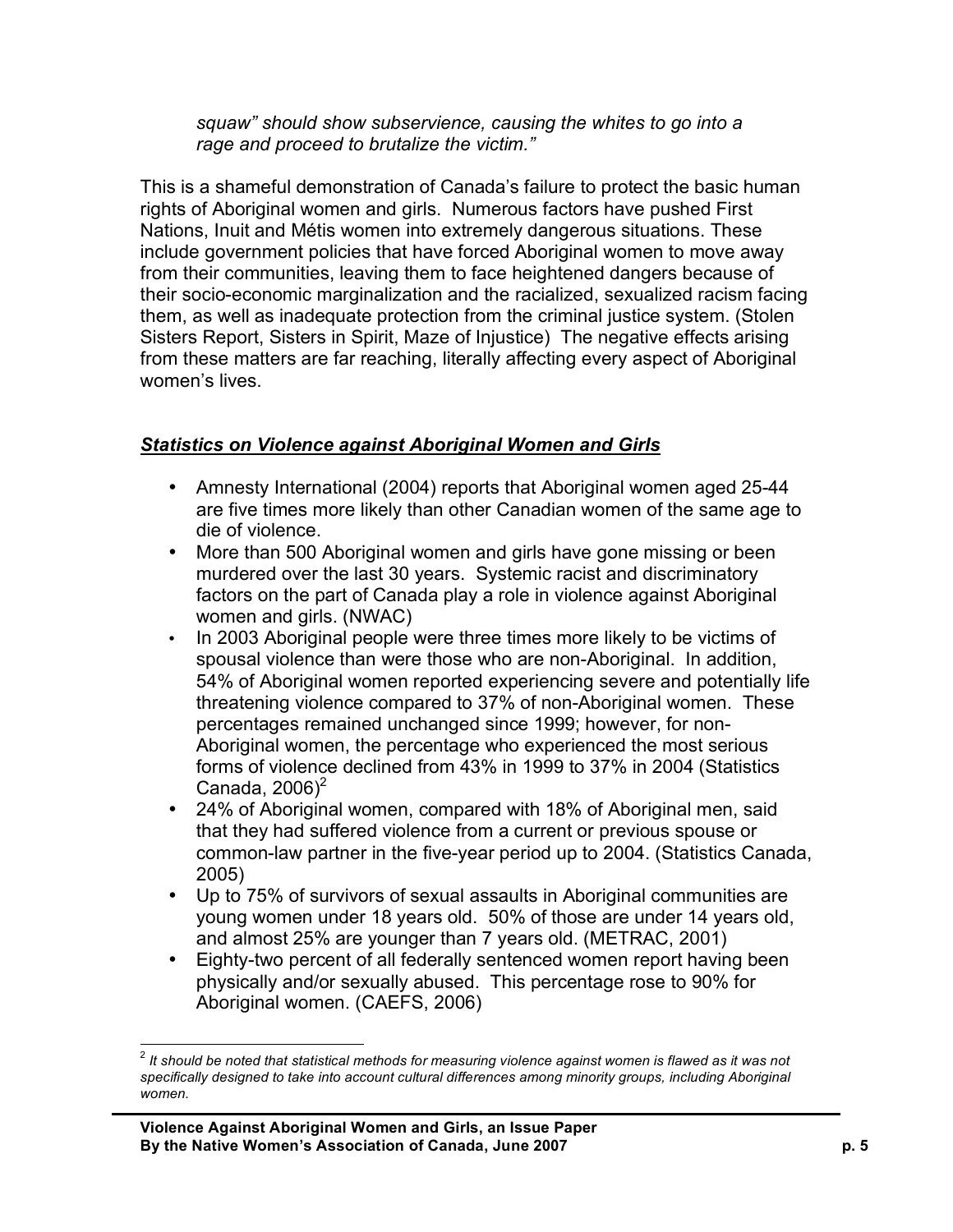# **II. Policies, Strategies and Action Plans to Combat VAAW and Girls**

#### *Canadian Governments (Federal, Provincial and Territorial)*

Canada is obligated to live up to a number of international humanitarian legal declarations and treaties that include protections against violence, either directly or indirectly. These include, for example, the *Declaration on the Elimination of Violence against Women*, the *Universal Declaration of Human Rights* (UDHR) 3 ; the *Convention on the Elimination of All Forms of Discrimination against Women* (CEDAW) 4 ; and the *Convention on the Rights of the Child*. 5

In *Canada's Submission to the UN's In-Depth Study on All Forms of Violence Against Women* Canada publicly condemns violence against women. The writers also identify eliminating violence against women as one of their priorities. The federal Government of Canada outlines a number of activities with long-term goals aimed at ending violence against women: initiatives, policies and strategies, advocacy, education and outreach efforts, and implementation and enforcement issues. The activities are a collective responsibility spreading across seven departments and agencies: Public Health Agency of Canada, Canada Mortgage and Housing Corporation, Department of Justice Canada, Royal Canadian Mounted Police, Canadian Heritage, Status of Women Canada, and Statistics Canada. Additionally, Indian and Northern Affairs Canada, Correctional Service Canada and National Defence address family violence.

Some examples of federal initiatives identified to address violence include the *Family Violence Initiative* to reduce family violence (Department of Justice Canada). The *Policy Centre for Victims Issues (PCVI)* recently began information gathering to assess the incidence of Aboriginal victimization in Canada, with the objective of developing a work plan to respond to the needs of Aboriginal victims of crime. The *Health Canada's Women's Health Strategy* is responsible to ensure implementation of gender based analysis, while the *Trafficked Women/Sex Trade Workers* initiative is currently developing a federal strategy to enhance federal anti-trafficking responses. The *Family Violence/Family and Criminal Law* initiative is a prevention strategy while the *Youth Violence* initiative explores the issue of teen violence and healthy relationships.

The federal government acknowledges that the risk of experiencing violence remains higher for Aboriginal women and girls in Canada compared to other

 $3$  UDHR, article 3 (right to life, liberty and security of the person), article 5 (right not to be subjected to torture or to cruel, inhumane or degrading treatment), articles 7 and 16 (right to equality).<br><sup>4</sup> CEDAW, for example, articles 1, 2 and 5 (equality and discrimination) and article 6 (trafficking against

women).<br><sup>5</sup> CRC, for example, article 2 (non-discrimination/equality), article 19 (violence/abuse), article 34 (sexual

exploitation/sexual abuse) and article 35 (child trafficking).

**Violence Against Aboriginal Women and Girls, an Issue Paper By the Native Women's Association of Canada, June 2007 p. 6**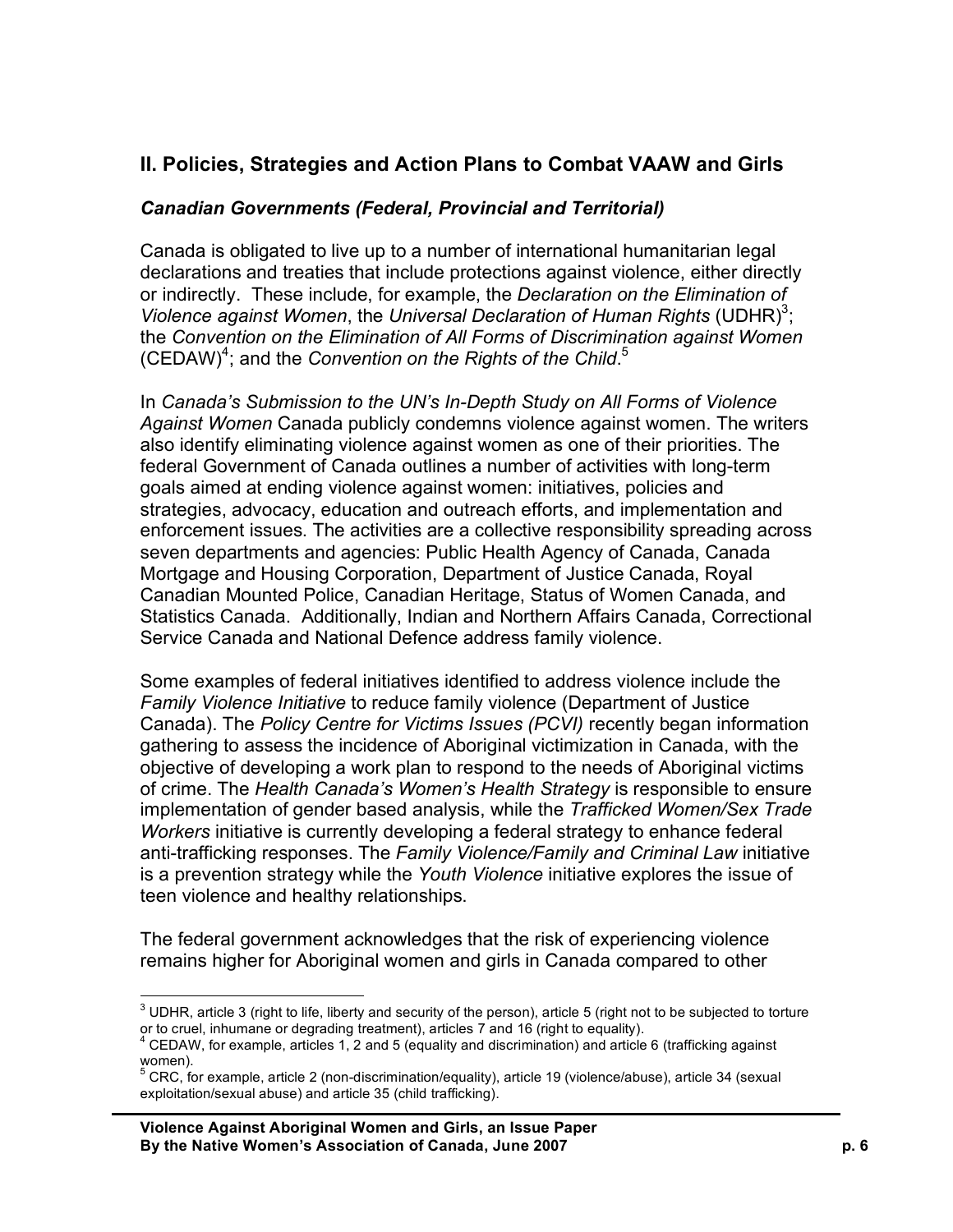women in Canada. In response, the Department of Justice supports programs and initiatives of relevance to Aboriginal women largely through the *Aboriginal Justice Strategy* (AJS). Community-based programs flowing through the AJS are designed to assist communities to administer justice, to help reduce crime and incarceration rates and to foster improvements in the justice system that respond to the needs of Aboriginal peoples. The PCVI has implemented innovative projects and activities to meet the needs of Aboriginal victims of crime in the NWT and the Yukon. The federal government also provides support to Pauktuutit Inuit Women of Canada for pilot test projects aimed at preventing violence.

The federal government is providing \$5 million over five years (2005-2010) to NWAC for the Sisters in Spirit initiative which focuses on addressing the root causes of racialized and sexualized violence relating to missing and murdered Aboriginal women and girls. (NWAC) A description of the events leading up to this activity follows below.

### *NWAC's Sisters in Spirit Initiative*

In 2002, national momentum built around taking action countering violence against Aboriginal women and girls. The Native Women's Association of Canada (NWAC) called on Amnesty International (Canada), KAIROS Canadian Ecumenical Justice Initiatives, Canadian Association of Elizabeth Frye Societies, and United and Anglican Churches to take action. These groups agreed to work together to raise awareness under the name "National Coalition for our Stolen Sisters." Examples of the activities they undertook included:

- Annual nation-wide marches held every February 14th to end violence against women and to advocate for Aboriginal missing women.
- In August 2003, Amnesty International (Canada) began work on the issue of missing and murdered Aboriginal women in Canada.
- In October, 2004 the report Stolen Sisters: A Human Rights Response to Discrimination and Violence against Indigenous Women in Canada was released
- In 2005, NWAC signed the five-year Sisters in Spirit agreement with the Federal Government. The lead department is Status of Women Canada.

The goals of Sisters in Spirit initiative are:

- to make all Aboriginal women's lives safe and secure in this country regardless of their socio-economic status, background or residency
- to address the root causes of violence against Aboriginal women and girls
- to raise national awareness of the need to address the multiple forms of oppression facing Aboriginal women; and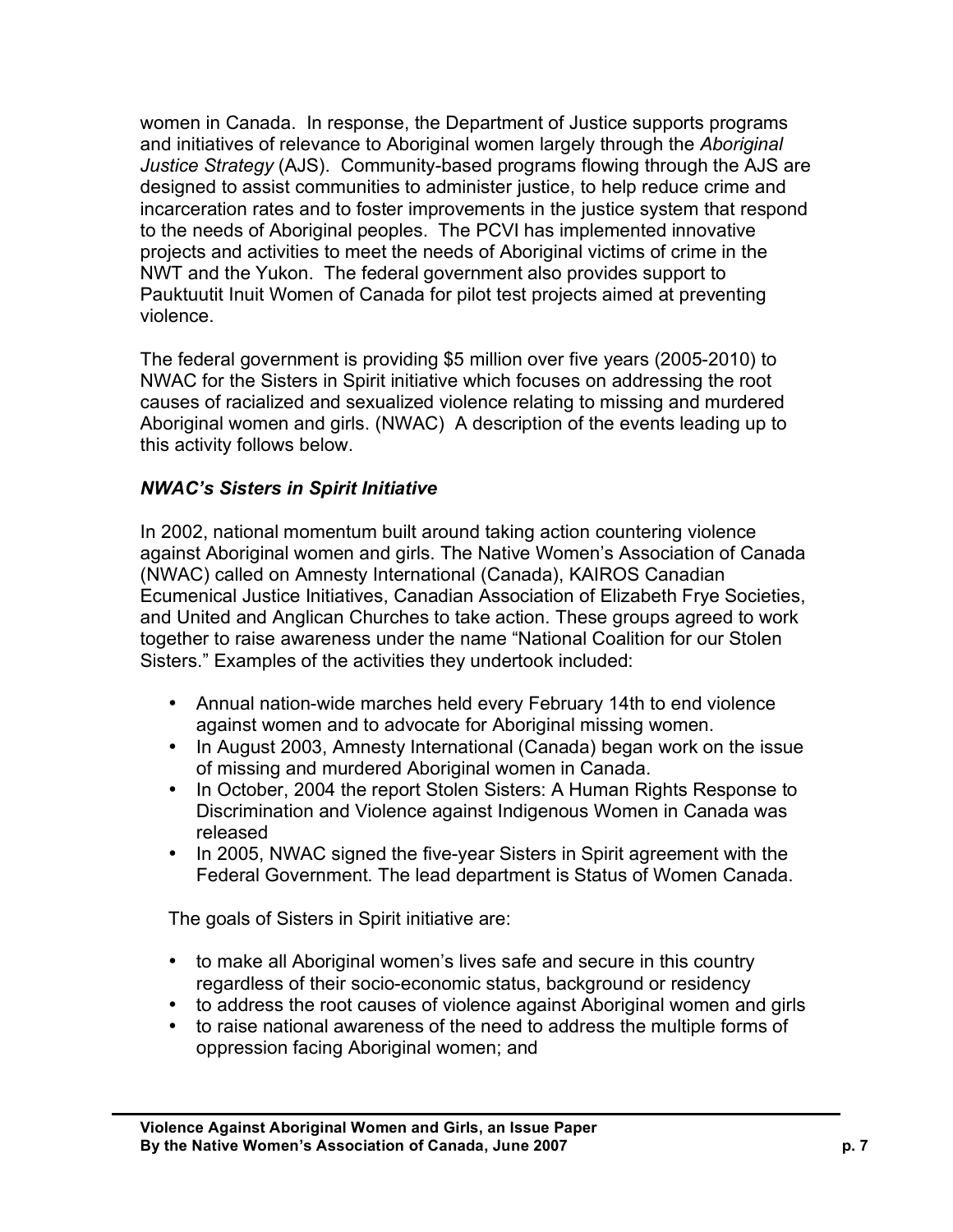• to ensure that Aboriginal women have a process for meaningful input in identifying and influencing gaps in policy and policies that require change.

NWAC's work on violence against Aboriginal women and girls is also guided by our Strategic Options Plan (2004) which outlines the following mechanisms that can be used to address this issue:

- 1. Local Advocacy Mechanisms, such as supporting provincial and territorial member associations of NWAC and other grassroots organizations. These activities include:
	- Participating in Band politics (thereby increasing the number of women Councillors and Chiefs, for example);
	- Participating in municipal politics and elections (thereby influencing municipal by-laws and budgets that have an impact on Aboriginal women, such as allocations to community programs and services aimed at addressing violence against Aboriginal women);
	- Participating in nationally organized marches and protests, such as the Sisters in Spirit annual march of February 14th and the annual Take Back the Night, December 6th marches. For a list of Canadian violence against women campaigns, see: http://www.herplace.org/women-study.html#vaw; and
	- Launching local education and awareness campaigns aimed at ending violence against Aboriginal women and girls.
- 2. National Advocacy Mechanisms employed by NWAC (and other Aboriginal women's representative groups and National Aboriginal Organizations and Nations) such as:
	- Educational and awareness campaigns, such as the Sisters in Spirit Initiative, to be implemented throughout Canada. The SIS Initiative has received some support in this regard, but more comprehensive, long term support is required to carry out sufficient campaigns to remedy the systemic violence against Aboriginal women and girls;
	- Senate Standing Committee Presentations, such as to the Standing Committee on Aboriginal Peoples, Standing Committee on Human Rights, Standing Committee on the Status of Women;
	- Government Mapping Project that identifies all relevant entry points in the Canadian governments (federal, provincial and territorial) that can assist in the necessary policy and legislative reforms to promote the right to live free from violence for all Aboriginal women and girls. A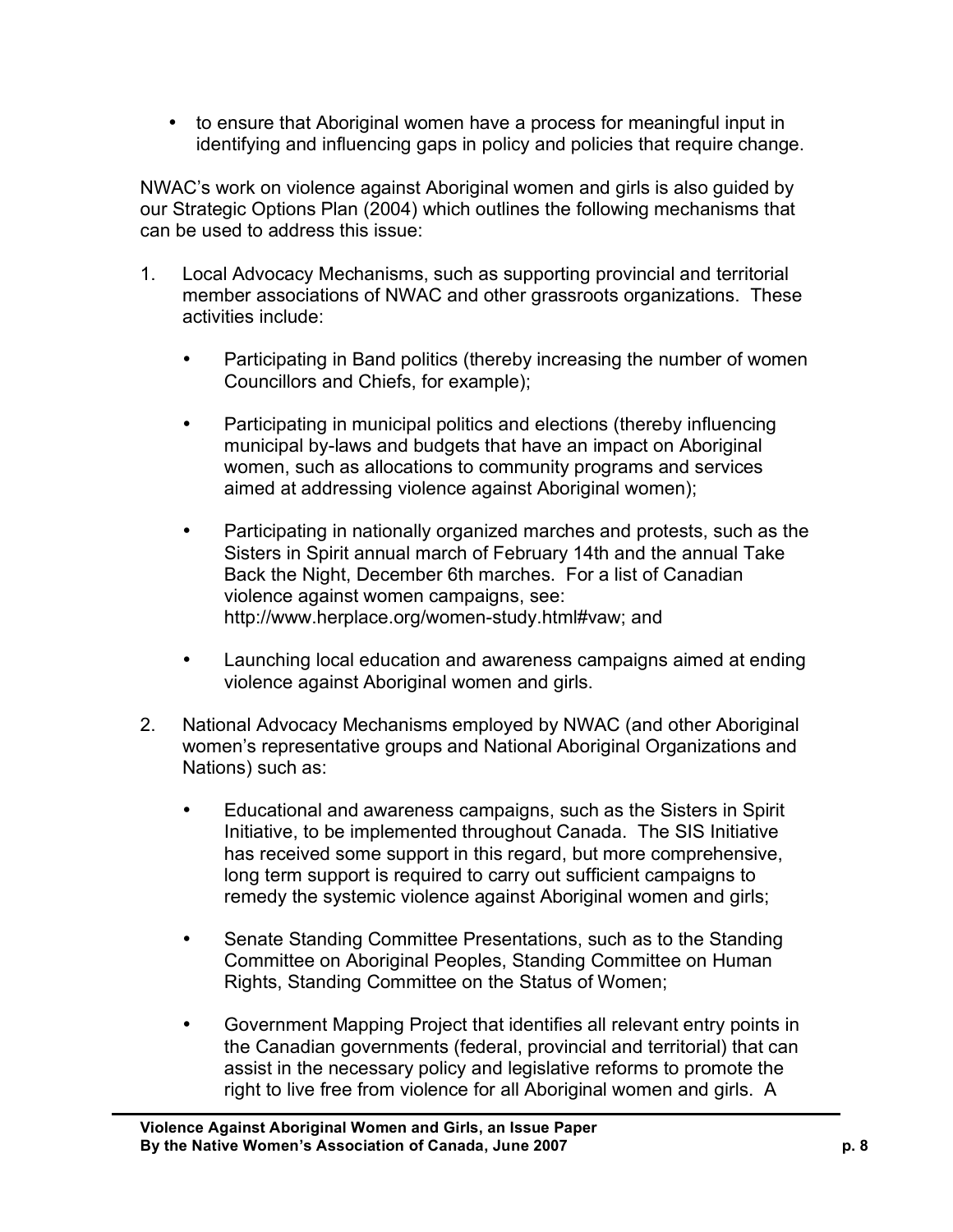similar project could be carried out in relation to identifying all relevant civil society or non-governmental organizations where networking could result in greater support for the goal of ending violence against Aboriginal women and girls.

- Law Reform Projects, such as ways to improve the response of all actors involved in the criminal justice system (from the police to lawyers to judges) in addressing all forms of violence against Aboriginal women and girls; and
- Litigation, through test cases or intervening in court cases that have an impact on levels of violence against Aboriginal women. This mechanism is less available today than in the past since the new federal Conservative government has cancelled the Court Challenges Program which provided invaluable support to test cases and interventions related to equality rights.
- 3. Regional Advocacy Mechanisms, such as advocating for the advancement of the collective and individual human rights of Aboriginal peoples and women, respectively, through, for example:
	- Participating in the Organization of American States (OAS), such as the OAS Working Group on the Draft American Declaration on the Rights of Indigenous Peoples, where a provision against violence and discrimination facing Indigenous women has been provisionally adopted; and
	- Launching complaints through the Inter-American Commission on Human Rights and the Inter-American Court of Human Rights.
- 4. International Advocacy Mechanisms, such as addressing violence against Aboriginal women and girls throughout the UN system, including the following:
- Participating in the Human Rights Council and its mechanisms, such as the Special Rapporteur on the situation of the human rights and fundamental freedoms of Indigenous peoples, Mr. Rodolfo Stavenhagen and the Special Rapporteur on Violence against Women, its Causes and Consequences, Ms Yakin Erturk;
- Participating in the Treaty-Monitoring Bodies, such as the Committee on the Elimination of Discrimination against Women and the Committee on the Elimination of Racial Discrimination (including submission of shadow reports to Canada's reports to the Committees); and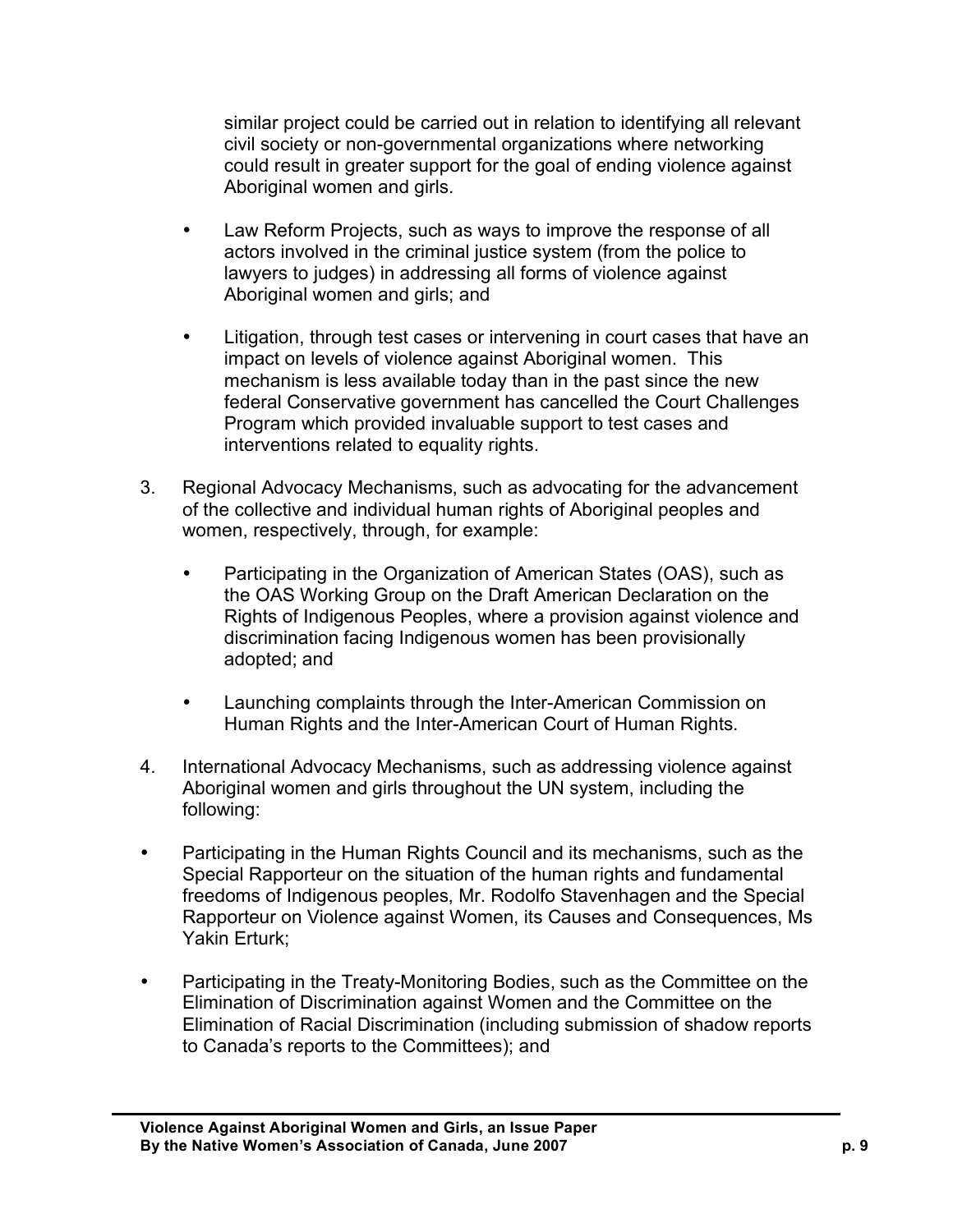• Participating in the Permanent Forum on Indigenous Issues which provides expert advice and recommendations on Indigenous issues to the UN system, States and Indigenous Peoples.

Many of these mechanisms have been integrated into the Sisters in Spirit Initiative where resources are available to do so. Further resources are required to fully carry out this Action Plan and to carry out recommendations that have arisen, or will arise, from the research of the Sisters in Spirit Initiative. For a fuller discussion, please refer to the Sisters In Spirit: An Issue Paper (June 2007).

Other high profile initiatives aimed at eliminating violence against Aboriginal women and girls being undertaken under the auspices of NWAC include work on Bill C-44 (an Act to Repeal s.67 of the CHRA), Matrimonial Real Property on reserves, and Bill C31 status, identity and membership issues. In order to be effective, these initiatives must include the full participation of the National Aboriginal Organizations, including NWAC. NWAC's involvement, along with that of other representative Aboriginal women's organizations, must be secured at all stages from development to implementation to evaluation in order to ensure the full and effective participation of Aboriginal women.

Over the last three decades Aboriginal and non-Aboriginal women's groups have organized in action to end violence against Aboriginal women and girls. NWAC, with the support of government, NAO's, and regional and grassroots groups continues to lead the way in efforts to address and eliminate violence.

### Healing

Aboriginal people nationwide have been suffering from multi-generational trauma stemming from the effects of colonial policies. Some manifestations are violence, sexual abuse, addictions, neglect, depression, suicide, hopelessness and despair.

Since the release of the RCAP (1996) restorative healing initiatives that balance contemporary and cultural healing practices have been implemented across Canada. Holistic healing practices structured on cultural traditions once undermined by the government are now being revitalized and implemented in strategic healing policy development, programs and initiatives. Programs such as the Ontario Aboriginal Healing and Wellness Strategy focus on holistic wellness that includes the physical, mental, emotional, spiritual and cultural aspects of life. Through this understanding of self, a vision of wellness, which balances body, mind and spirit, is promoted through the healing continuum.

We believe that the process of effective healing occurs at the individual, community and nation levels. Effective long-term healing includes the involvement of every participant stepping up and taking accountability. As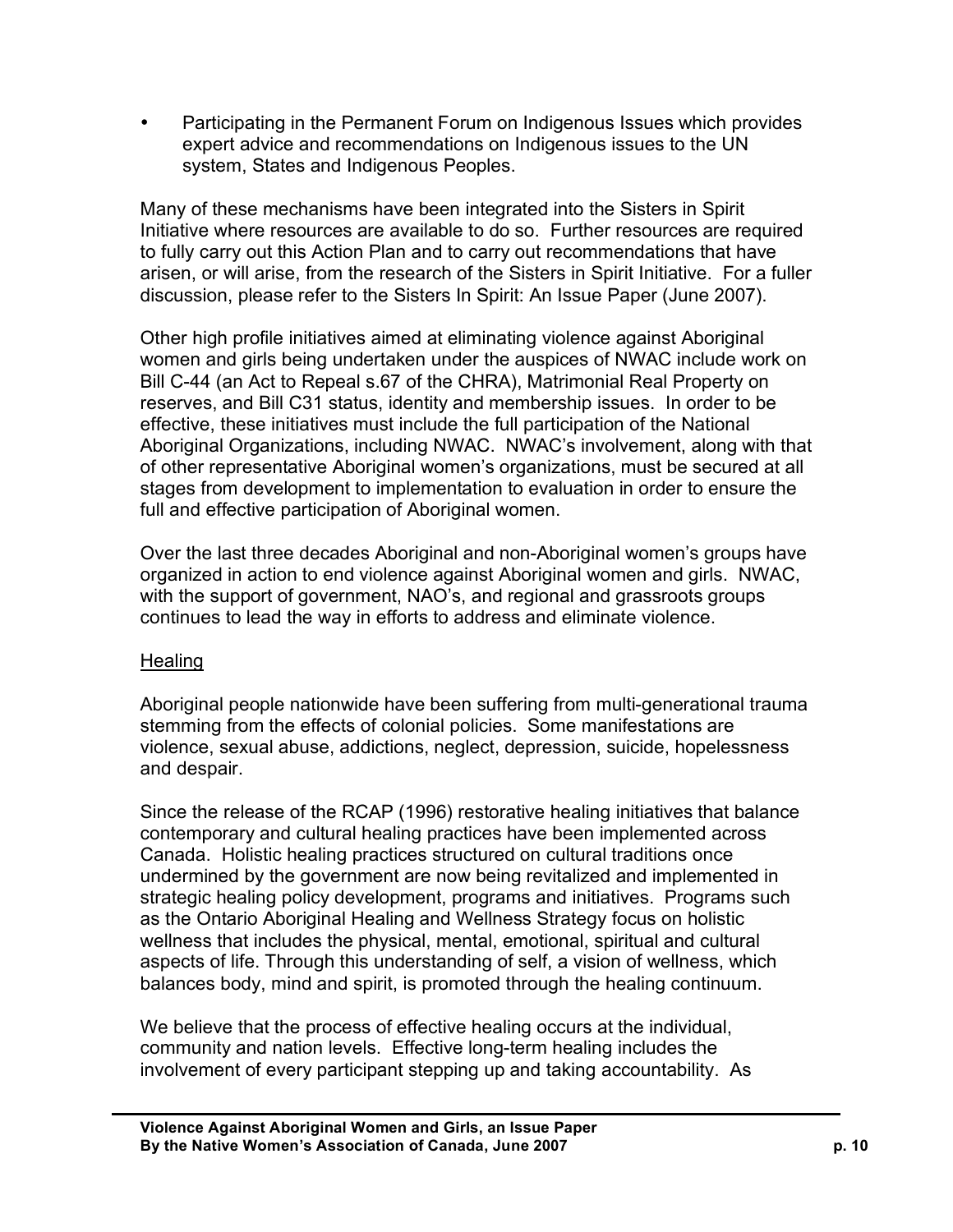women it is our traditional role to ensure a continuous state of wellness, balance and harmony within our communities for all generations to come. It is incumbent that we live up to the sacred instructions as handed to us from the Creator. As Dan Smoke, Elder of the Seneca Nation observed "It was not the intention of the Creator that Aboriginal women be thrown aside like garbage".

# **Current Status**

The Government of Canada has implemented numerous initiatives aimed at preventing the incidence of violence against Aboriginal women and girls. National Aboriginal Organizations and organizations at the provincial, territorial and grass roots levels have implemented initiatives and projects aimed at preventing violence against women and girls. International and national policies, laws and standards to end violence against women and girls have been ratified. Women everywhere have organized to bring public awareness toward ending violence against women and girls. And yet violence against Aboriginal and all women and girls continues to permeate our societies.

Despite Canada's claims that ending violence against women is a priority Amnesty Internationals' Report (2007) contained serious concerns about violations of the rights of Indigenous peoples, including discrimination and violence against Indigenous women and girls, women's human rights, police abuses, security and human rights and refugee protection. "We have very serious concerns about how the government has been approaching issues related to the rights of Indigenous peoples," said Alex Neve, Secretary-General of Amnesty Canada." While Prime Minister Stephen Harper has pushed for improved human rights in countries like China and Afghanistan, the government cannot forget to apply the same principles at home, he added.

One example of the recent obstructionist approach by the new Conservative government of Canada is its decision to call a vote and vote against the UN *Declaration on the Rights of Indigenous Peoples* at the UN Human Rights Council in June 2006 and to subsequently vote in favour of a resolution at the Third Committee of the UN General Assembly to defer consideration of the adoption of the Declaration in November 2006. Since this time, Canada has stated it will vote against the Declaration when it goes before the UN General Assembly and has been actively lobbying other countries to do the same. These actions send the world the message that the human rights of Indigenous Peoples, within Canada and globally, do not matter.

Aboriginal leaders, including NWAC's President Jacobs, have expressed deep disappointment with the government's continued opposition to the draft declaration. Over the past year, they have outlined many times in many contexts the critical harms caused by Canada's failure to support the *UN Declaration*. Along with many other Indigenous organizations, we have shown that this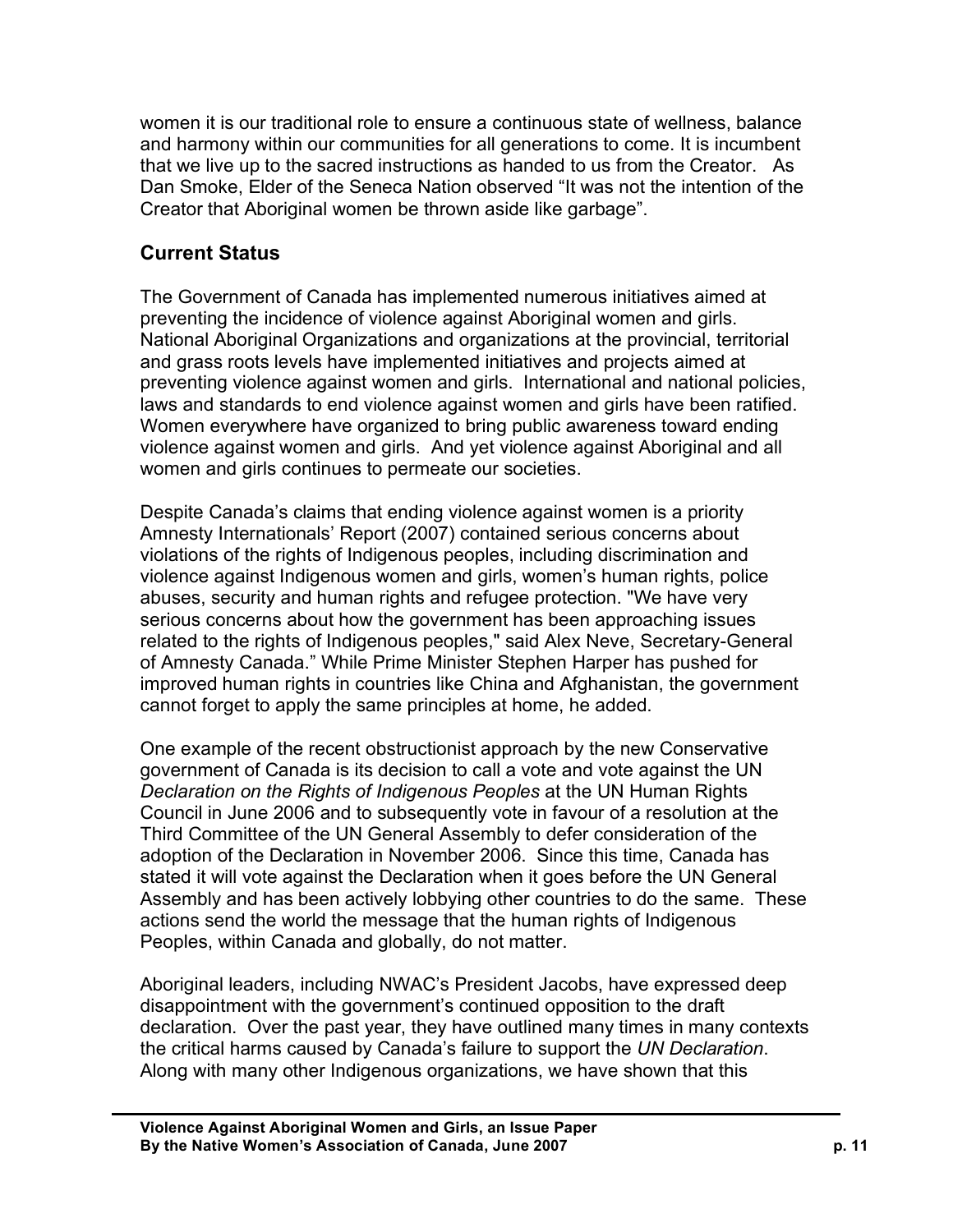opposition is unnecessary and that the concerns raised by the government do not require any re-opening of the text approved by the UN Human Rights Council in June 2006.

Finally, although the federal Government of Canada adopted a policy requiring federal departments and agencies to conduct GBA on future policies and legislation where appropriate, studies have shown that the government is failing to ensure effective implementation overall. (Standing Committee on the SWC)

# **III. Recommendations for Future Work**

Recent studies and reports have demonstrated the critical importance of addressing the root causes of violence against Aboriginal women and girls, including Canada's harmful colonial discriminatory policies and legislation applied to Aboriginal Peoples in Canada. (Stolen Sisters, Sisters in Spirit, Mairin Iwanka Raya). Colonization is at the very core of the systemic violence targeted at Aboriginal women and girls. Canada must stop its colonial policies immediately.

- 1. According to Aboriginal spiritual worldviews, it is the responsibility of our women to ensure wellness; balance and harmony are restored in our communities. Aboriginal women's organizations and groups have clearly stated that 'enough is enough'. Revitalizing and restoring traditional values and 'ways of being' are paramount. The cycle of violence must be broken. It is incumbent on First Nations, Inuit and Métis women with the support of the men to take the lead in ending the cycle. This requires support for capacity building and carrying out the necessary research and policy work. We urge Canada to support NWAC's efforts beyond the 5 year Sisters in Spirit Initiative to allow NWAC to continue to address systemic violence against Aboriginal women and girls in Canada. In addition, we urge Canada to support the implementation of recommendations contained within NWAC's Strategic Options Plan on violence against Aboriginal women, as outlined above.
- 2. One must fully understand the impacts of violence and abusive relationships to grasp the enormity of the shameful legacy left by Canada. The relationship between Aboriginal peoples and Canada is an imbalanced relationship of 'power-over'. NWAC has contended that Aboriginal women are the backbone of their communities and Nations and that the wellness and strength of the women are reflected in their communities and Nations. Balance and harmony are ingredients of any healthy relationship. We believe the whole country must come to terms with systemic violence. We strongly insist that all decision-makers at every level of government – federal, provincial, territorial and regional – Aboriginal and non-Aboriginal alike undergo their own healing journey to uncover their own sense of wellness and restore equality, humanity and justice.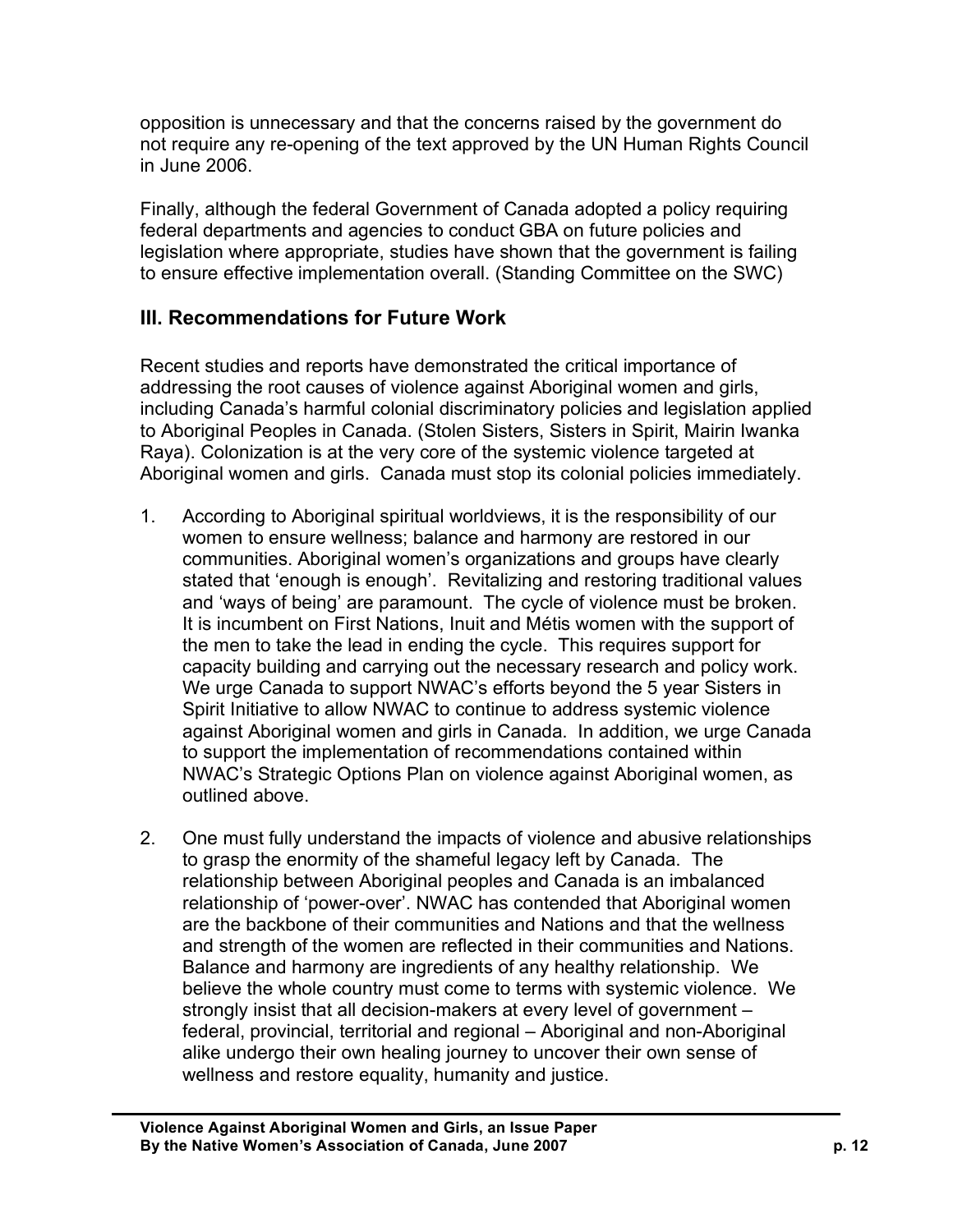- 3. Validation and recognition are integral components to healing. NWAC demands that the Government of Canada heed former Residential School students, their families and all First Nations pleas for a public apology. NWAC supports the call the opposition made in the House of Commons (May 2, 2007) in their motion for the House to collectively apologize.
- 4. Furthermore, NWAC demands that Canada publicly apologize to all Aboriginal, First Nation, Inuit and Métis people for intentionally inflicting racist and discriminatory colonial policies that devastated their people, communities and nations. Particular attention should be paid to redressing the unique harms on Aboriginal women (such as those related to their reproductive health, for example).
- 5. NWAC commends the Government of Canada for their policies, initiatives and strategies to end violence against Aboriginal women and girls. However, it must do much more. The Government of Canada must make good on its proclaimed intentions. NWAC strongly encourages the Government of Canada to commit to fully, meaningfully and consistently upholding international and domestic commitments and obligations that were developed to eliminate violence against women.
- 6. NWAC encourages government efforts to identify outstanding equality gaps, to address those gaps in a proactive manner and to ensure that there is commitment from the highest levels for considering the differential impacts of all policies, programs and laws on Aboriginal men/boys and women/girls by implementing a Culturally Relevant Gender Based Analysis (CRGBA).
- 7. We consider implementing CRGBA to be a living process that can readily adapt to changing cultures and realities. NWAC utilizes the CRGBA framework as a tool in policy development and evaluation in all of its work. It is intended to ensure programs and services are developed in a balanced fashion, reflecting the unique needs of those populations most affected and capturing the diversity of distinctive cultures of First Nation, Métis and Inuit peoples. It also allows for the real or potential impacts of programs to be analyzed in terms of their differential impacts on genders. The input of Aboriginal women's organizations, and National, Provincial, Territorial and grassroots Aboriginal organizations should be carefully considered in finding the best solution oriented approaches to this end.
- 8. In addition, when CRGBA shows a differential impact remedial action altering plans should be taken immediately. Failure to initiate investigation further would mean that the violence against Aboriginal women and girls which is rooted in current gender inequalities will remain the status quo.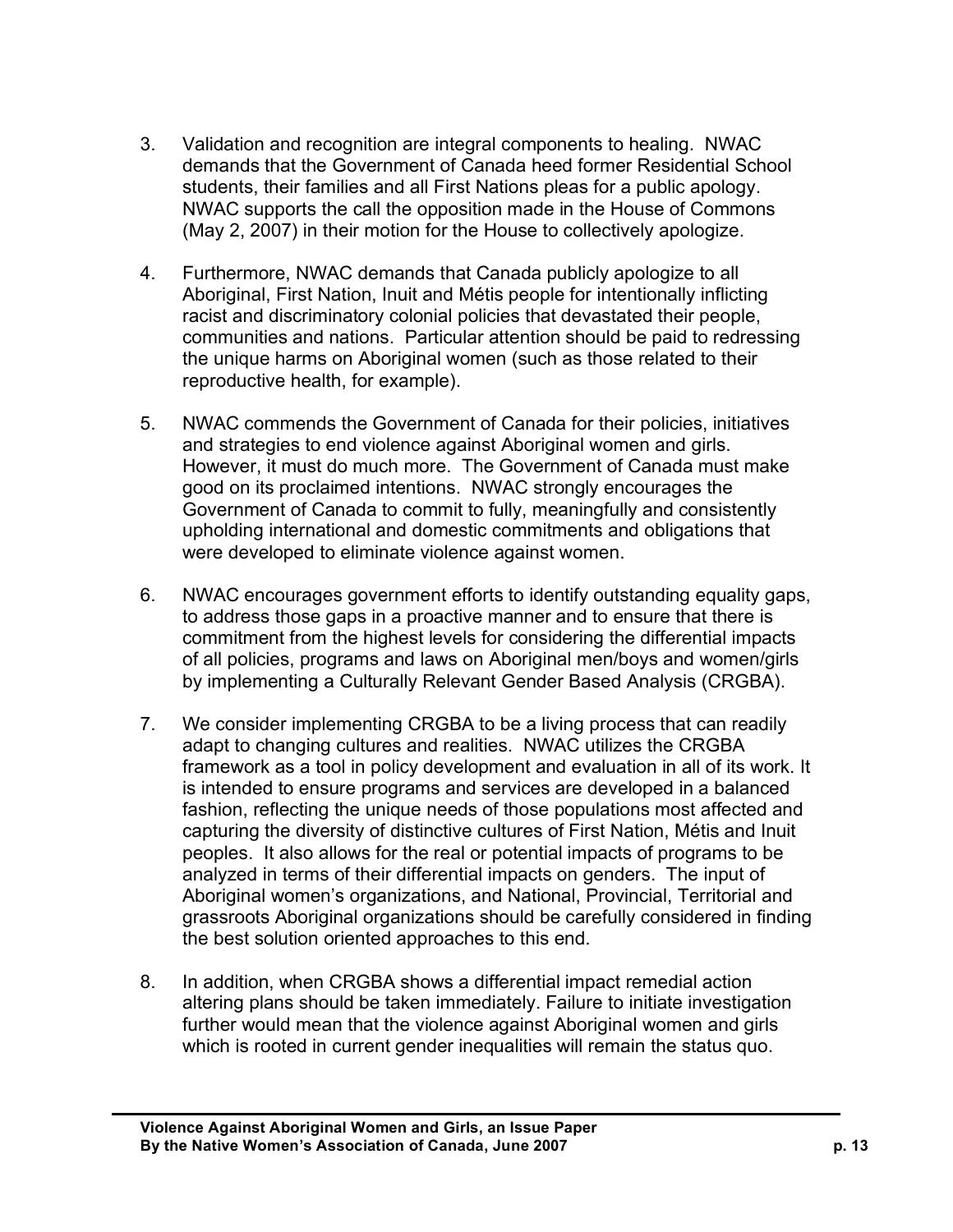9. We urge Canada to agree to the suggestions put forth by Aboriginal Leaders towards developing a Statement of Shared Understanding about the application of the *UN Declaration* in Canada that would remove any obstacle to Canada voting "yes" to the *UN Declaration* in its current form at the UN General Assembly. NWAC believes that Canada's support of the *UN Declaration* at the General Assembly will be a historical moment of pride and accomplishment built on over twenty years of hard work by Canada and many other States to affirm and to advance Indigenous Peoples' human rights. Should Canada continue to oppose the Declaration, this will go down in history as a blight on Canada's reputation as a human rights defender.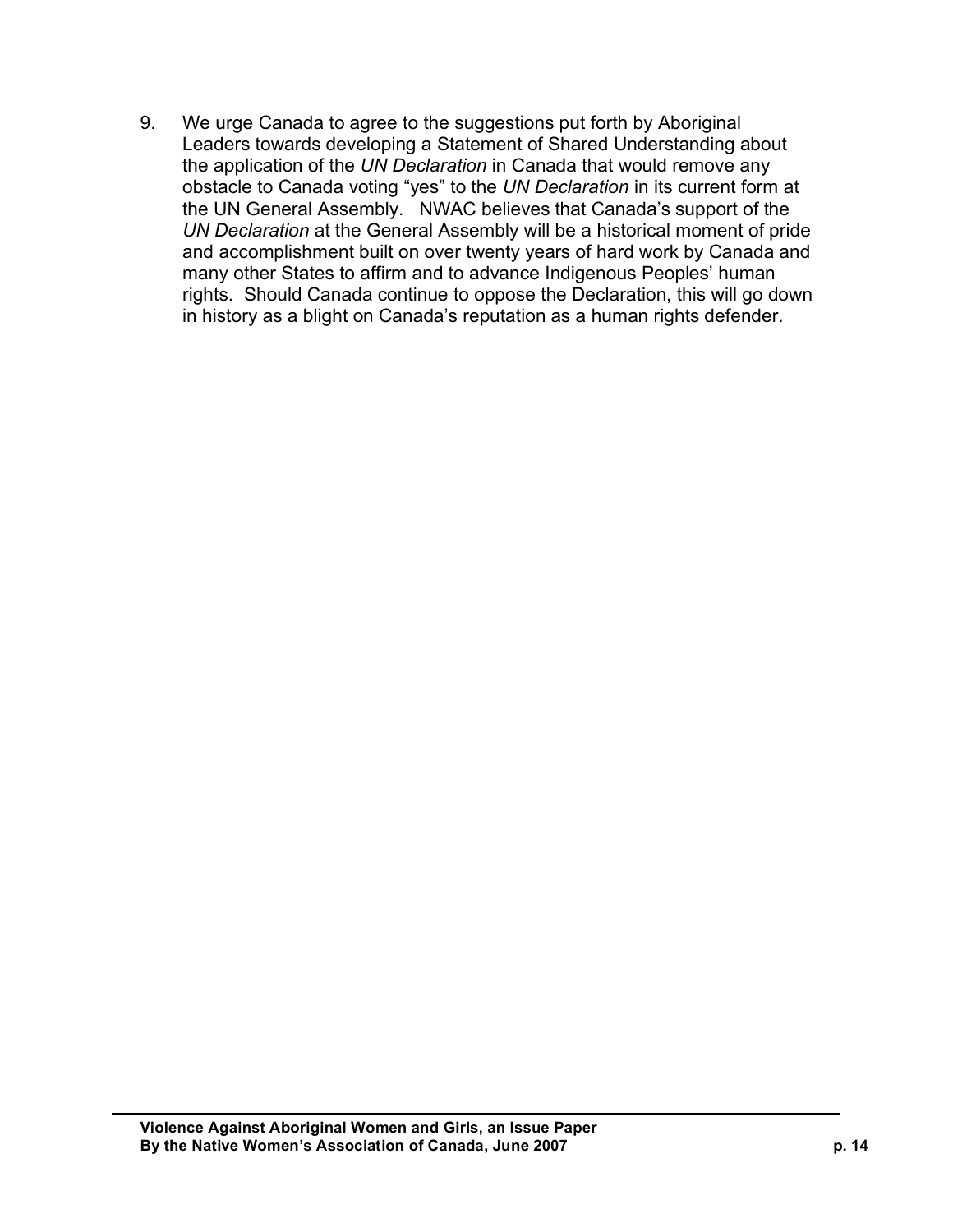# **Bibliography**

Alfred, Taiaiake, (1999) *Peace Power Righteousness: An Indigenous Manifesto* Copyright © Oxford University Press Canada.

Amnesty International (2004) *Stolen Sisters: A Human Rights Response to Discrimination and Violence Against Indigenous Women in Canada*. Available on line at http://www.amnesty.ca/stolensisters/amr2000304.pdf

Amnesty International, *Maze of Injustice: The failure to protect Indigenous women from sexual violence in the USA* (Amnesty International Publications: London, 2007)

Amnesty International Report (2007) "The State of the World's Human Rights", http://thereport.amnesty.org/eng/Regions/Americas/Canada

CAEFS (2001) *Facts on Violence*. Government of Newfoundland and Labrador. Available on line at http://www.gov.nl.ca/vpi/facts/women.html

Canada, Royal Commission on Aboriginal Peoples (1996) *Renewal: A Twenty-Year Commitment* v.5. Minister of Supply and Services Canada.

Canada, Royal Commission on Aboriginal Peoples (1996) *Perspectives and Realities* v.4. Minister of Supply and Services Canada.

Canada's Submission to the UN's In-Depth Study on All Forms of Violence Against Women

Convention on the Rights of the Child, 20 November 1989, 1577 U.N.T.S. 247

*Declaration on the Elimination of Violence against Women*, GA Res. 48/104, UN GAOR, 48th Session., Supp. No. 49, UN Doc. A/RES/48/104 (1993)

Fiske, Jo Anne and George, Evelyn (2006) *Seeking Alternatives to Bill C-31: From Cultural Trauma to Cultural Revitalization Through Customary Law*. Status of Women Canada: available on line at http://www.swccfc.gc.ca/pubs/pubspr/066243773X/200609\_066243773X\_1\_e.html

*International Convention for the Elimination of All Forms of Discrimination against Women,* 18 December 1979, 1249 U.N.T.S. 13.

LaRoque, Emma. (1994) *Violence in Aboriginal Communities*. National Clearinghouse on Family Violence: Ottawa.